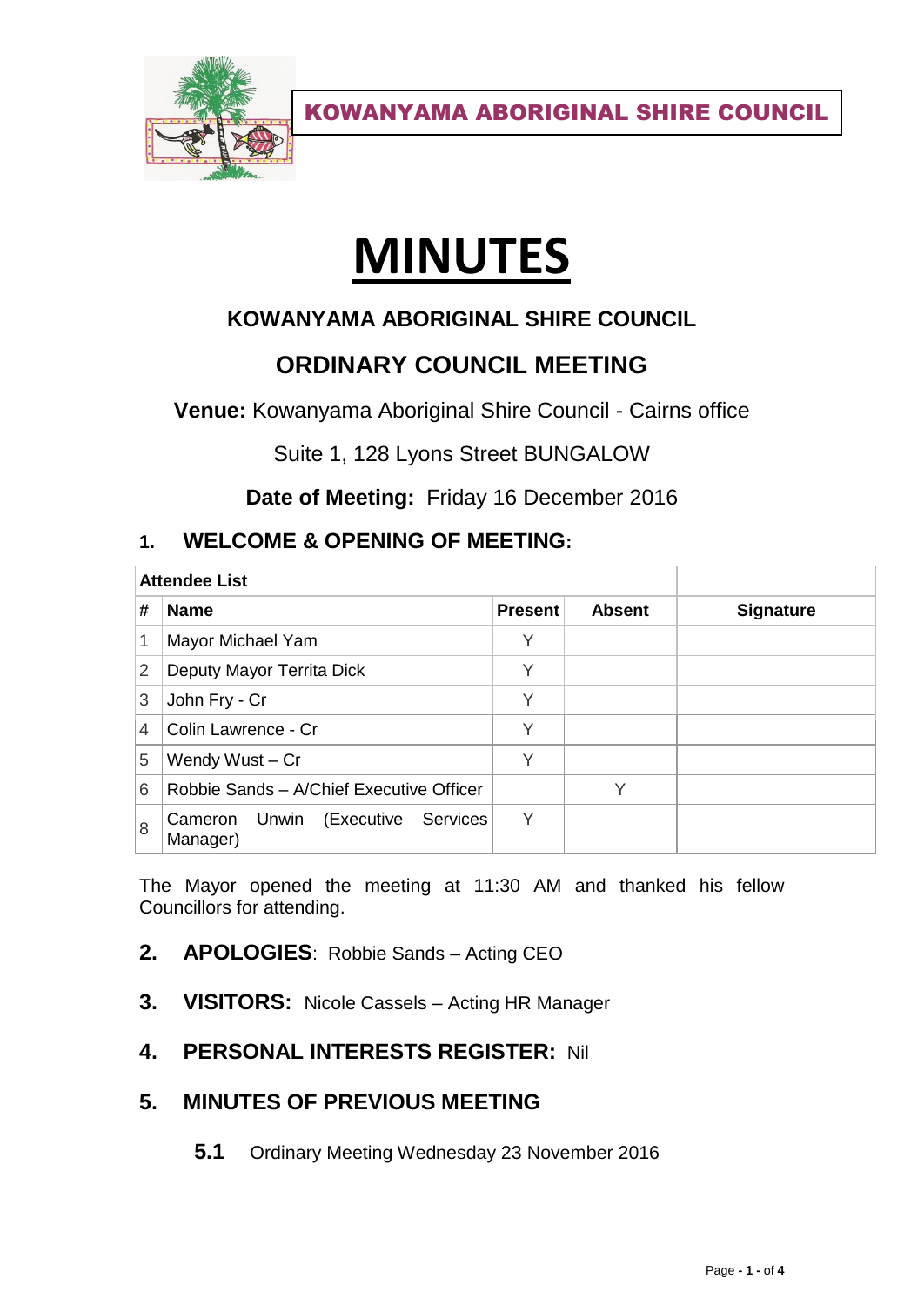

KOWANYAMA ABORIGINAL SHIRE COUNCIL

**MOTION**: "Council resolves to accept the minutes of the meeting held 23rd November 2016 as a true and accurate record of Council business."

Moved: Cr Wust Seconded: Cr Lawrence

**CARRIED IN FULL**

#### **6. BUSINESS ARISING FROM PREVIOUS MEETING:** Nil

#### **7. MAYOR'S REPORT**

**7.1** Update on CEO recruitment

Mayor invited Acting HR Manager Nicole Cassels to brief Council on progress of CEO recruitment.

#### **8. CEO'S REPORT**

- **8.1** November 2016 Financial Report: Tabled
- **8.2** Kowanyama Airport Monthly Fuel and Airport Movements: **Tabled**

#### **9. CORRESPONDENCE**

**9.1** Proposed pharmacy for Kowanyama

**MOTION**: "Council resolves to give in principle support for Ronald Singh to operate a pharmacy in Kowanyama and apply for the necessary approvals from the Commonwealth Government that would be required to operate a pharmacy in Kowanyama.

"Council resolves to call for tenders to operate a pharmacy in Kowanyama in accordance with Local Government principles and sound contracting principles. Council delegates the CEO to negotiate a lease and the terms of the lease with the successful tenderer."

Moved: Mayor Yam Seconded: Cr Wust

#### **CARRIED IN FULL**

**9.2** Blue Café lease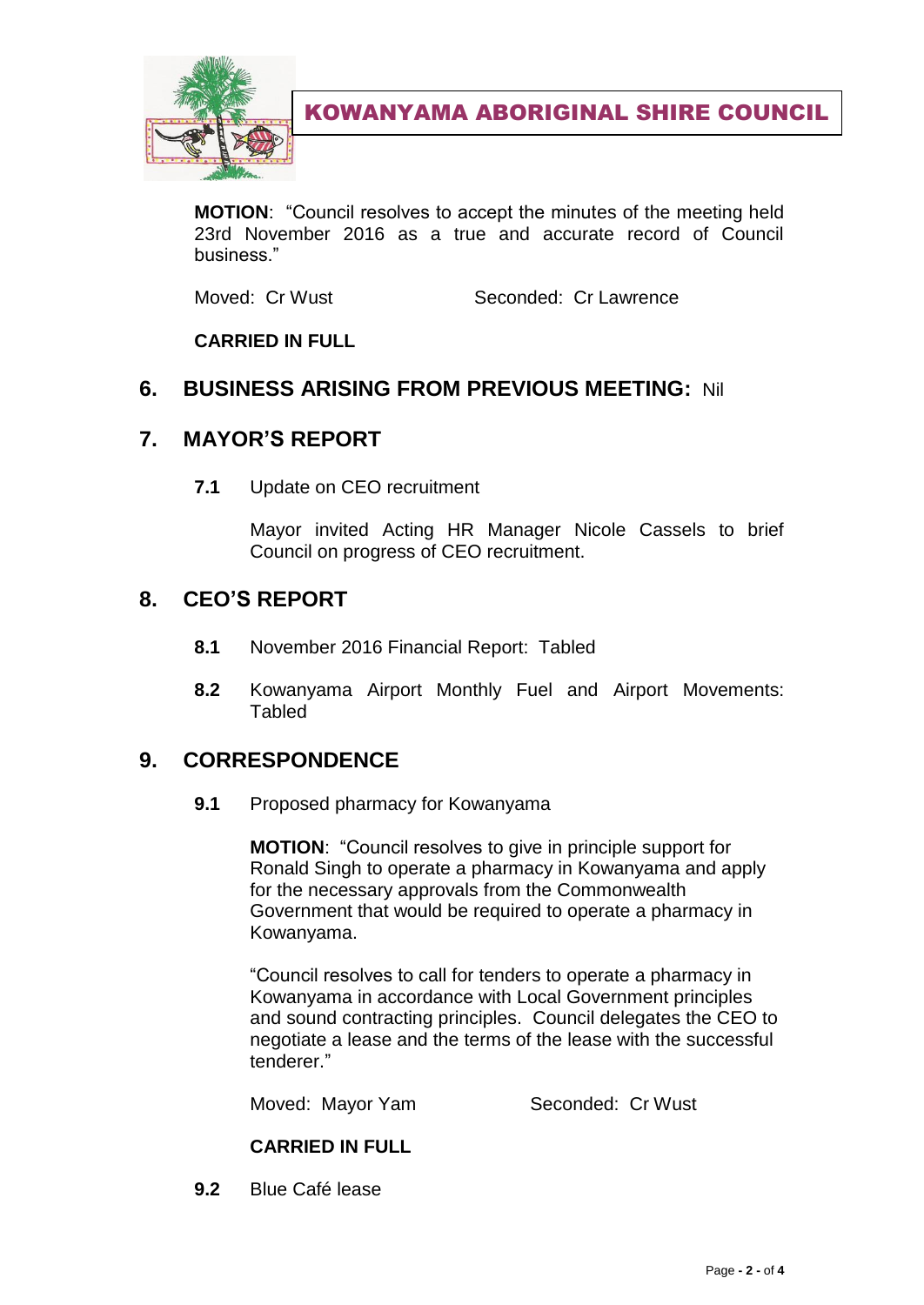

KOWANYAMA ABORIGINAL SHIRE COUNCIL

Cr Fry declared a potential conflict of interest and abstained from debate and voting on this item.

**MOTION**: "Council resolves to reach a binding agreement with the Kowanyama Sport and Recreation Association for the lease and charges for the tavern of \$1000 per night of trading and \$1250 per week for the Blue Café."

Moved: Cr Lawrence Seconded: Mayor Yam

#### **CARRIED**

- **9.3** Department of Housing allocations: Tabled.
- **9.4** Purchase of second hand fuel tanker

**MOTION**: "Council resolves in accordance with Section 235 (d) of the Local Government Regulation 2012 that it is satisfied the Air Fuel Townsville is the sole supplier.

"Council delegates authority to the Chief Executive Officer in accordance with the Local Government Act 2009 to negotiate, finalise and execute any and all matters in relation to the second-hand fuel truck."

Moved: Cr Wust Seconded: D / Mayor Dick

#### **CARRIED IN FULL**

Deputy Mayor Dick excused herself from the meeting at 12:45 PM due to personal circumstances.

**9.5** Red dust Healing

**MOTION**: "Council resolves to invite Red Dust Healing to Kowanyama to carry out community wellbeing exercises."

Moved: Cr Fry Seconded: Cr Lawrence

#### **CARRIED IN FULL**

**9.6** QFVILS offer of support following the October 2016 tragedy

**MOTION**: "Council resolves to invite QFVILS to continue providing support to the Kowanyama community following the October 2016 tragedy."

Moved: Cr Wust Seconded: Cr Fry